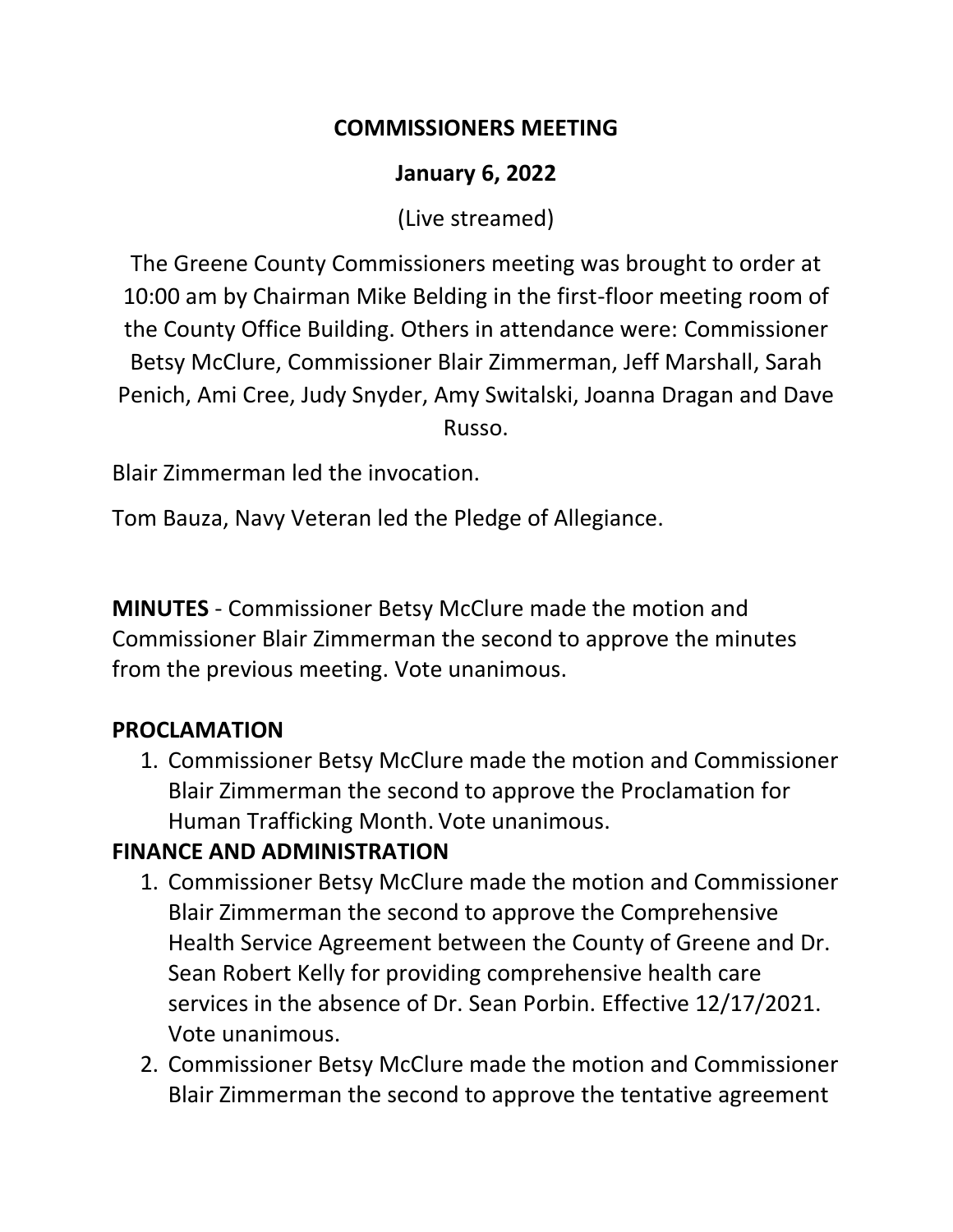between UMWA, AFL-CIO and the County of Greene for court appointed employees for a time period of 1/1/2022-12/31/2024. Effective 12/21/2021. Vote unanimous.

- 3. Commissioner Betsy McClure made the motion and Commissioner Blair Zimmerman the second to approve the tentative agreement for all eligible non-professional employees of the Commissioners residual unit #1 between the County of Greene and SEIU Local 668 for a time period of 1/1/2022 – 12/31/2025. Effective 12/22/2021. Vote unanimous.
- 4. Commissioner Betsy McClure made the motion and Commissioner Blair Zimmerman the second to approve the tentative agreement for all eligible non professional court appointed employees unit #2 between the County of Greene and SEIU Local 668 for a time period of 1/1/2022 to 12/31/2025. Effective 12/22/2021. Vote unanimous.
- 5. Commissioner Betsy McClure made the motion and Commissioner Blair Zimmerman the second to approve to authorize Chief Clerk and Solicitor to negotiate through Arrow Land Solution LLC for Right of Way and temporary construction easement for 3 parcels adjacent to Bridge 15. Per PennDOT standards. Vote unanimous.
- 6. Commissioner Betsy McClure made the motion and Commissioner Blair Zimmerman the second to approve the submission of a Fish and Boat Grant Application with Chairman Mike Belding and Chief Clerk Jeff Marshall as signatories along with a match of commitment of 50%. Effective 12/29/2021. Vote unanimous.

## **CDBG/HOME**

1. Commissioner Betsy McClure made the motion and Commissioner Blair Zimmerman the second to approve Amendment C21 to the consulting services agreement in the amount of \$6,000 between Greene County and AMO Environmental Decisions for Waynesburg Borough First and Washington Street sewage Line Replacements. Vote unanimous.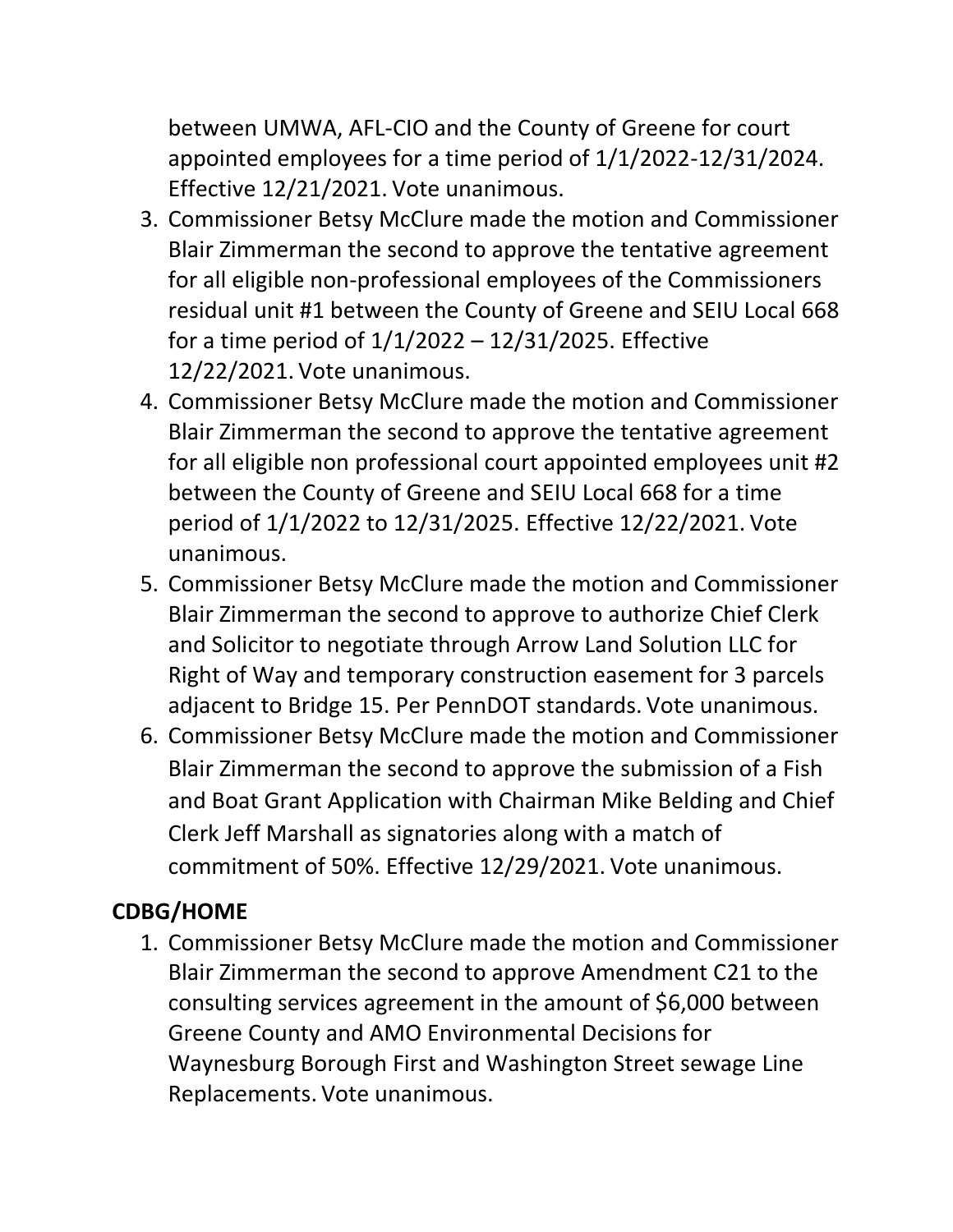- 2. Commissioner Betsy McClure made the motion and Commissioner Blair Zimmerman the second to approve Amendment C21-1 to the consulting services agreement in the amount of \$6,000 between Greene County and AMO Environmental Decisions for Wayne Township Brave Sand Filtration Replacement. Vote unanimous.
- 3. Commissioner Betsy McClure made the motion and Commissioner Blair Zimmerman the second to approve the Subrecipient Agreement between Windstream and the County of Greene for the broadband project. Pending Solicitor Approval. Vote unanimous.

## **CONTROLLER**

1. Commissioner Betsy McClure made the motion and Commissioner Blair Zimmerman the second to approve the Agreement between the County of Greene and Joseph Brodak, Esquire as solicitor for the Greene County Controller's office in the amount of \$7,500/year starting 1/1/2022. Effective 12/29/2021. Vote unanimous.

## **COURTS**

1. Commissioner Betsy McClure made the motion and Commissioner Blair Zimmerman the second to approve the Conflict Attorney Agreement between the County of Greene and Timothy M. Ross to represent up to 50 criminal clients/year at \$3,500/month. Vote unanimous.

## **CYS**

- 1. Commissioner Betsy McClure made the motion and Commissioner Blair Zimmerman the second to approve FY 21-22 contract for GAL attorney Joseph Zupancic at \$65/hour. Vote unanimous.
- 2. Commissioner Betsy McClure made the motion and Commissioner Blair Zimmerman the second to approve FY 21-22 contract for Dr. Eric Bernstein. Rate range (FLAT/service) \$100-\$450. Vote unanimous.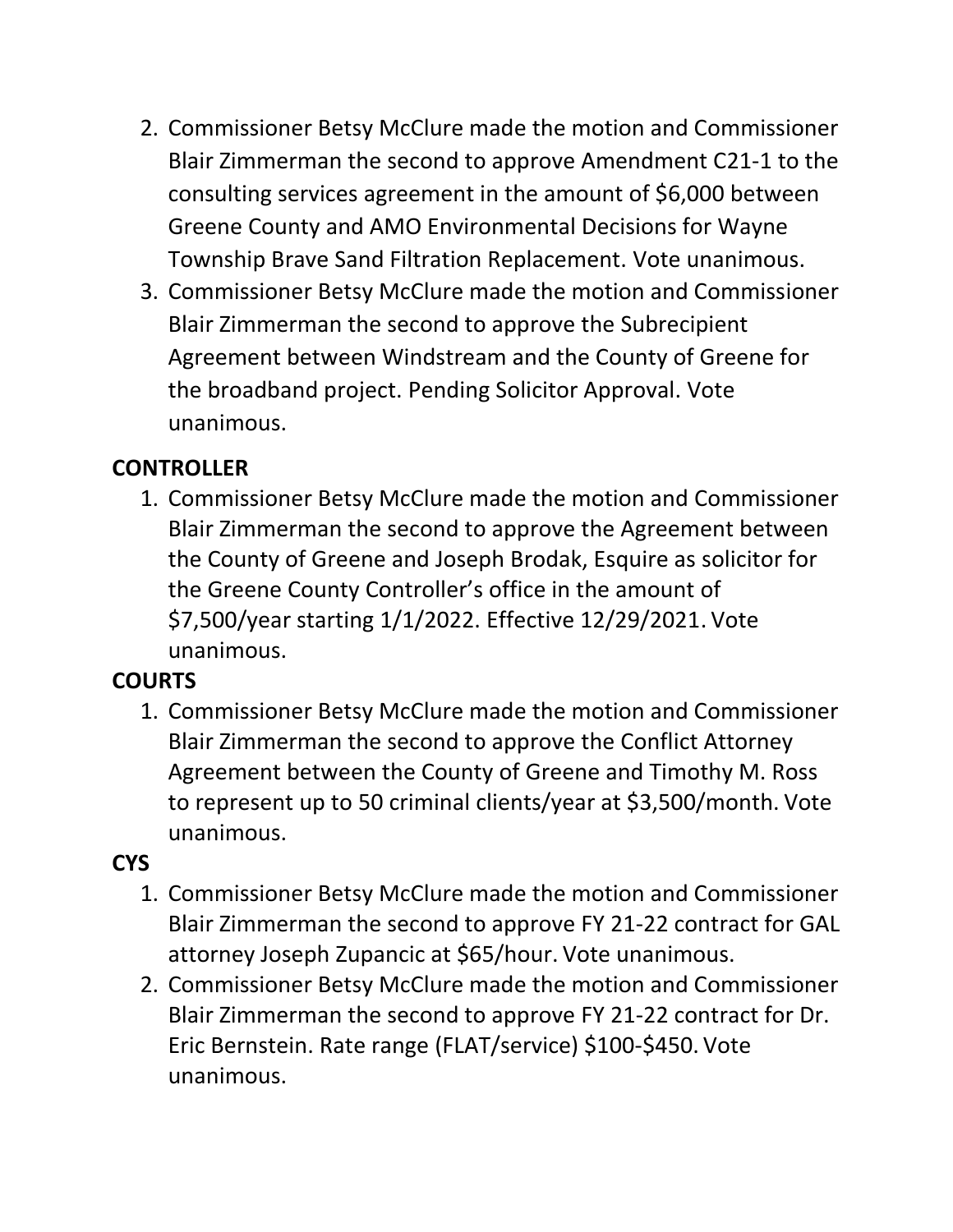3. Commissioner Betsy McClure made the motion and Commissioner Blair Zimmerman the second to approve the FY 21-22 Kidspeace amendment to add the IL Rate of \$78/hr. Vote unanimous.

## **IT**

1. Commissioner Betsy McClure made the motion and Commissioner Blair Zimmerman the second to approve the AEC Group Cisco UCS Server. Server will be replacing one of the County's old servers. Cost is \$14,776.01. Paid for from the IT General Fund. Effective 12/30/2021. Vote unanimous.

#### **TOURISM**

1. Commissioner Betsy McClure made the motion and Commissioner Blair Zimmerman the second to approve the appointments of Jared Bennett, Casey Durdines, Courtney Hursey and Elizabeth Menhart to the Tourist Promotion Agency Board of Directors. Terms will expire on 12/31/2024. Vote unanimous.

#### **NOTICES**

- 1. PA DEP Commissioner Betsy McClure made the motion and Commissioner Blair Zimmerman the second to approved Peoples Natural Gas Company, LLC, Individual NPDES permit issuance for the Goodwin Tombaugh System Conversion Phase 1
- 2. EQT provided notification of Well Permit Renewal Request/Proposed King Hippo 8H. Located in Richhill Township.
- 3. FERC provided notice of availability of the final supplemental environmental impact statement for the proposed Atlantic Coast Pipeline Restoration Project and Supply Header Restoration Project.
- 4. EQM intends to apply for a Chapter 105 Water Obstruction and Encroachment General Permit Registration, and GP-8 Temporary Road Crossing for Ingham Temporary Bridge Project located in Washington Township.